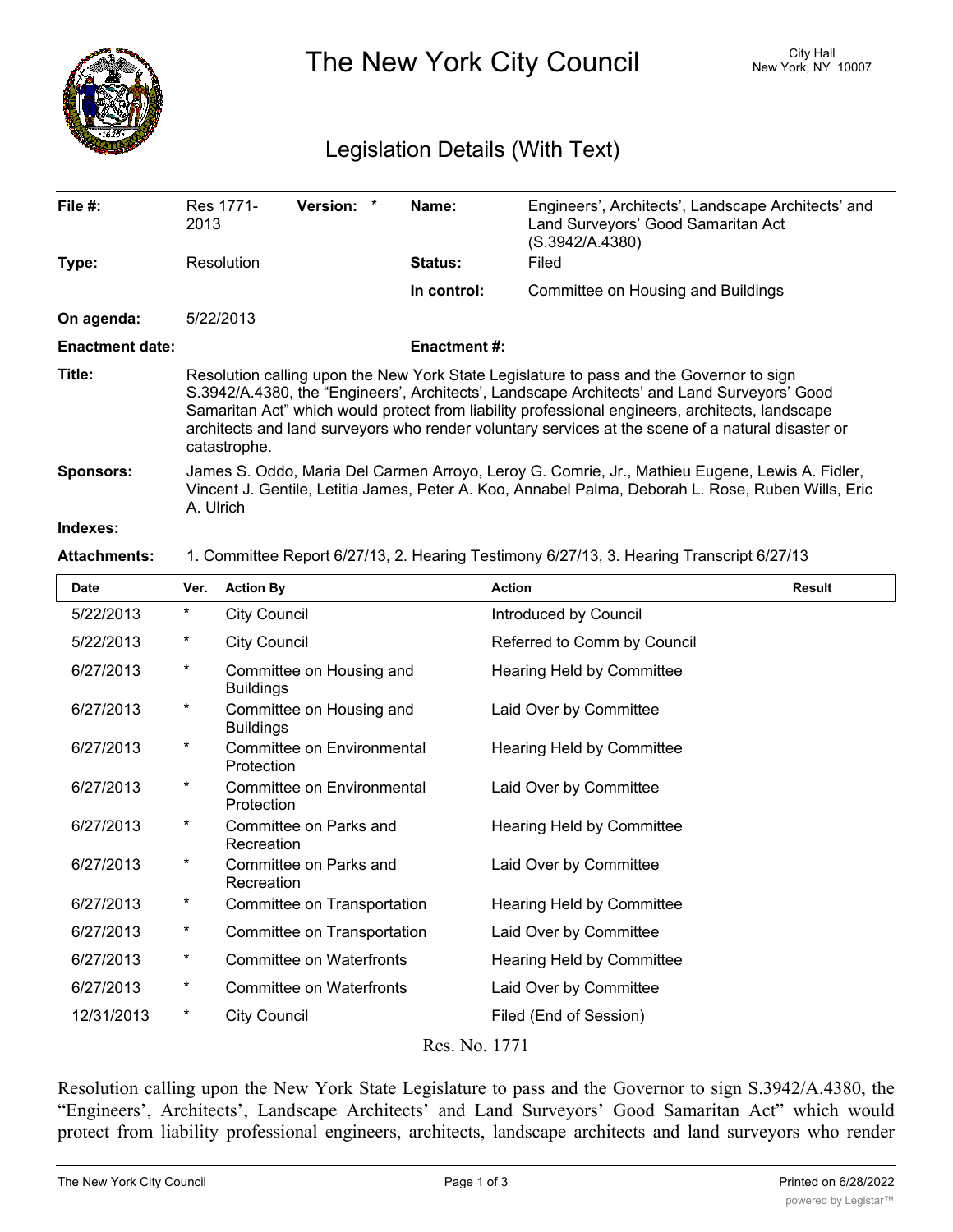voluntary services at the scene of a natural disaster or catastrophe.

By Council Members Oddo, Arroyo, Comrie, Eugene, Fidler, Gentile, James, Koo, Palma, Rose, Wills and Ulrich

Whereas, Following Superstorm Sandy, the New York City Department of Buildings (DOB) was tasked with inspecting tens of thousands of properties in the floodplain in all five boroughs to determine their structural stability; and

Whereas, DOB used its teams of inspectors and contracted with engineers from a private firm to help with inspections as the demand for services exceeded the capacity of its staff; and

Whereas, DOB spent weeks assessing and tagging properties with placards to indicate whether it was safe for homeowners to reoccupy or where necessary to begin repairs to a property; and

Whereas, According to the American Institute of Architects, after Superstorm Sandy, at least 300 architects and engineers in the New York area indicated a willingness to volunteer to inspect damaged properties; and

Whereas, Currently, New York State does not provide immunity for engineers, architects, landscape architects and land surveyors from liability for volunteer services provided in response to a natural disaster or catastrophic event; and

Whereas, Without the assurance that their volunteer services would not expose them to future litigation or liability, volunteer architects and engineers were unable to assist DOB with Sandy-related inspections; and

Whereas, In 2013, Senator Kemp Hannon (R-NY) and Assembly Member Steven Englebright (D-NY) introduced S.3942 and companion bill A.4380; and

Whereas, This legislation would establish the " Engineers', Architects', Landscape Architects' and Land Surveyors' Good Samaritan Act," which would provide immunity for engineers, architects, landscape architects and land surveyors from liability for volunteer services rendered during or within 90 days of the termination of a declared natural disaster or catastrophic event when requested by or acting with approval from government officials; and

 $\mathcal{M}_{\text{max}}$  other states have recognized this potential liability threat and to foster the use of use of use of use of use of use of use of use of use of use of use of use of use of use of use of use of use of use of us